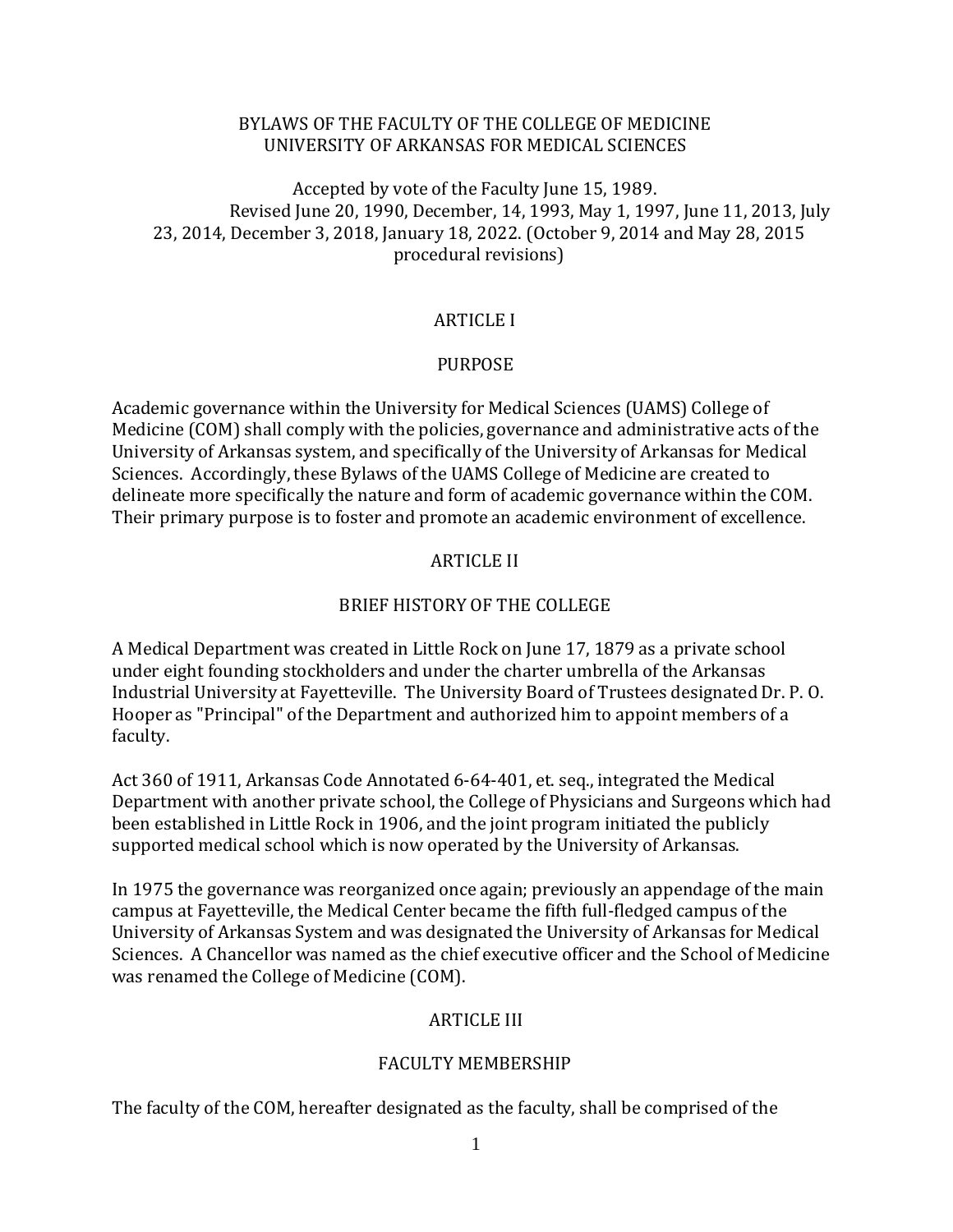President of the University of Arkansas System, the Chancellor of UAMS, and those persons holding academic appointments in the College of Medicine.

# ARTICLE IV

# FACULTY RESPONSIBILITIES AND AUTHORITY

# A. Faculty Responsibilities

Full-time, compensated faculty members owe primary professional loyalty and support to the University of Arkansas for Medical Sciences and to its College of Medicine, avoiding inappropriate conflicts of interest and conflicts of commitment. The interest, time and efforts of faculty members should be devoted primarily to teaching, providing excellent patient care, counseling students, pursuing research and other scholarly work, serving on UAMS and COM committees, performing administrative duties and carrying out other required functions. The teaching, research and service duties of each academic department shall be regarded as the joint responsibility of all of its faculty members.

B. Faculty Authority

As delegated by the Board of Trustees, and required by the Liaison Committee for Medical Education, the responsibility and authority for academic policy within the UAMS College of Medicine rests with the faculty.

# 1. Vesting of Authority

Faculty authority shall be vested in the faculty as defined above. Faculty members who are compensated by the COM, wholly or in part, will have voting rights.

## 2. Primary Authority

The Faculty has primary policy-making authority in matters directly concerning the academic programs of the College of Medicine including, but not limited to, the:

- a. establishment and maintenance of standards of academic and professional performance
- b. construction and approval of courses of instruction and curriculum
- c. formulation of criteria for the admission and academic standards of the students in College of Medicine
- d. policies for the selection of awardees for academic scholarships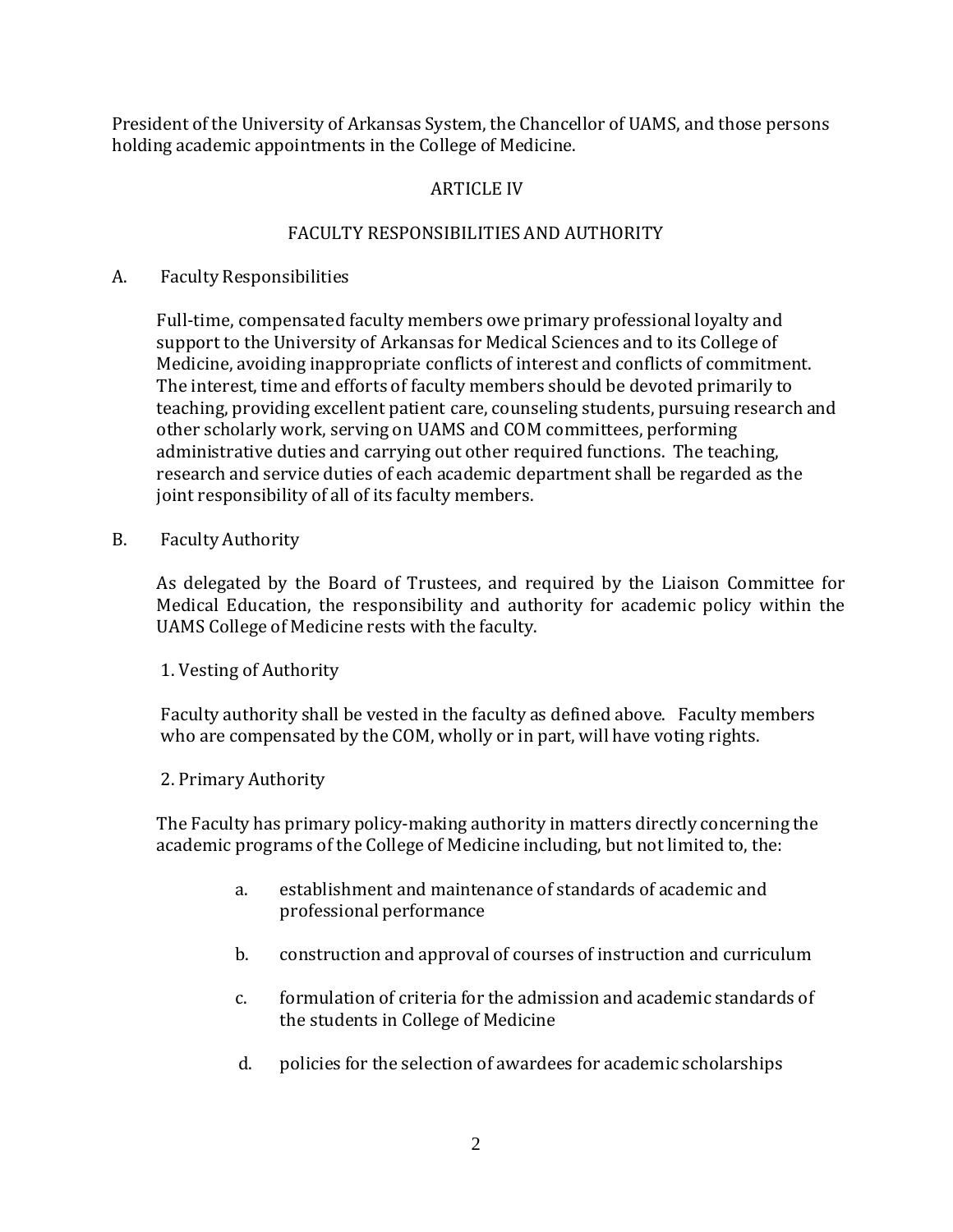- e. preservation of faculty members' and students' academic rights and responsibilities
- f. recommendation of an appropriate calendar for the College of Medicine
- g. formulation and application of criteria determining professional standards of the faculty including, but not limited to, such matters as tenure, promotion and termination
- h. recommendation of an appropriate departmental and committee structure of the faculty
- 3. Delegation of Authority

The General Faculty may delegate authority to any representative body of the faculty. The Executive Committee acts for the General Faculty between meetings of the General Faculty.

## 4. Exercise of Authority

Policy may be proposed by the General Faculty, councils, committees, or the Dean. The Dean holds the responsibility to determine the level of approval requiredof proposed policies or policy changes. Some policies are of such broad importance to the College that their approval must be sought from the General Faculty, whereas some policies are appropriately considered and approved by councils and committees. All policies approved by the General Faculty, councils and committees shall be transmitted to the Dean as the chief administrative officer of the College.

## ARTICLE V

## ORGANIZATION

- A. The faculty of the College of Medicine, in order to fulfill its responsibilities, shall be organized into:
	- 1. The Office of the Dean
	- 2. The Departments and Divisions of the College
	- 3. The Standing Committees of the College. These are in the general areas of Academic Affairs, Research Affairs, Clinical Affairs, and Administrative Affairs, and all additional committees that directly report to the Dean.
- B. The Office of the Dean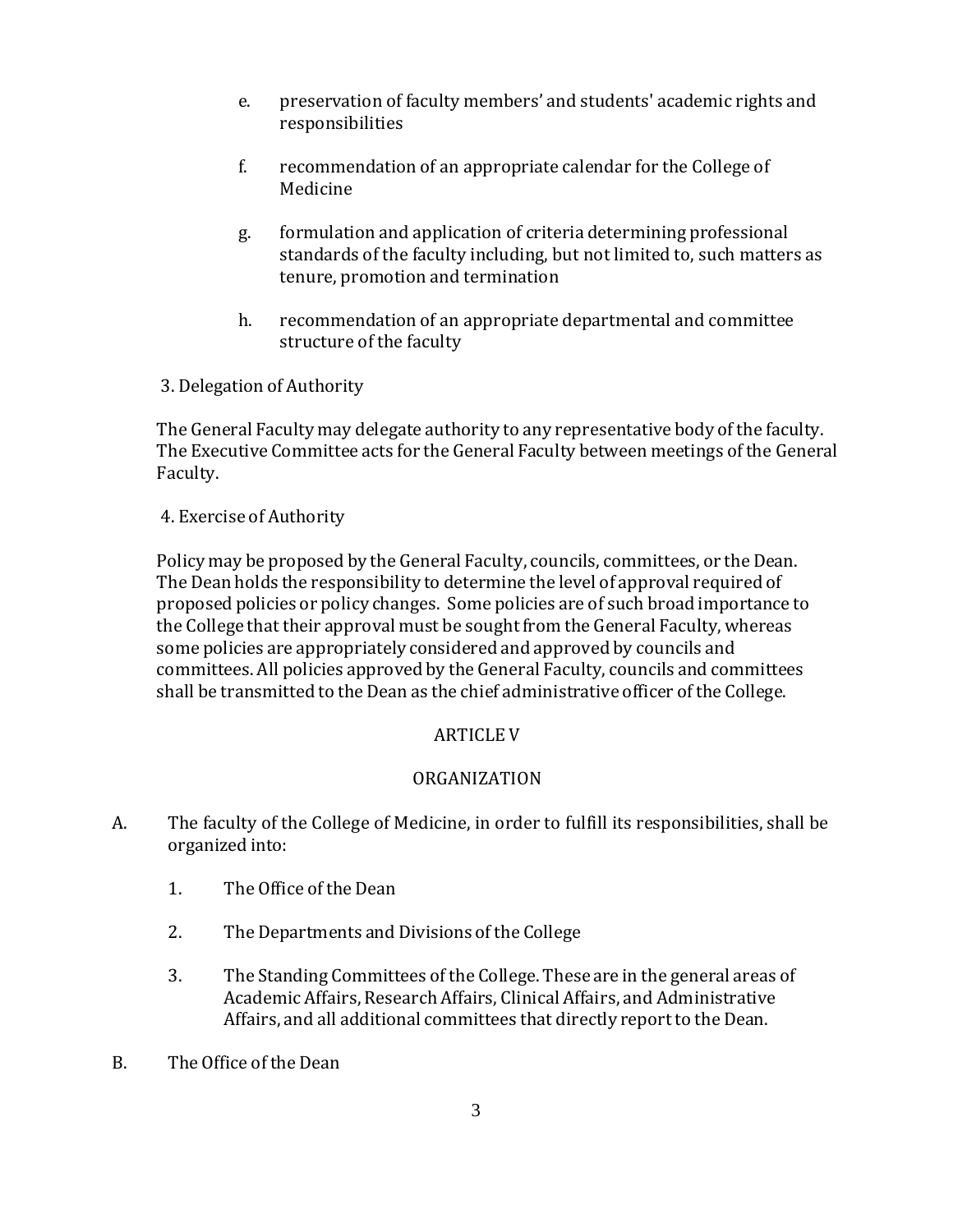- 1. The Dean is the chief administrative and academic officer of the COM. He/she shall provide leadership in such a manner as to enhance the academic and intellectual environment of the College.
- 2. The Dean shall advocate the policies of the COM at all academic and public levels and shall be responsible for keeping the faculty informed of decisions, activities and plans made at all campus, university-wide and governmental levels which affect the operation of the COM.
- 3. The Dean is responsible for the recruitment and recommendationof appointments of departmental chairs. The Dean establishes periodic review of the achievements and performance of chief administrators and chairs.
- 4. The Dean shall appoint Executive Associate Deans ("Vice-Deans"), Associate Deans, Assistant Deans, and Directors to assist him/her in administering the programs of the College.
- 5. The Dean or his/her designee shall confer regularly with the Council of Departmental Chairs and committees of the College.
- 6. The Dean shall appoint standing committees ofthe College except where other procedures are herein specified and such operational committees as are necessary to aid him/her in the performance of his/her duties. The Dean shall appoint those institutional committees required by external agencies.
- 7. The Dean shall review the progress of the College with the faculty, at least annually.
- 8. The Dean serves as the chair of the General Faculty assembly and may preside at other more limited meetings of the faculty.
- C. The Departments and Divisions of the College
	- 1. Existing Departments and Divisions:
		- a. The Departments of the UAMS College of Medicine are:
			- Department of Anesthesiology
			- Department of Biochemistry and Molecular Biology<br>• Department of Biomedical Informatics
			- Department of Biomedical Informatics<br>• Department of Biostatistics
			- Department of Biostatistics<br>• Department of Pediatric and
			- Department of Pediatric and Special Needs Dentistry
			- Department of Dermatology<br>• Department of Emergency M
			- Department of Emergency Medicine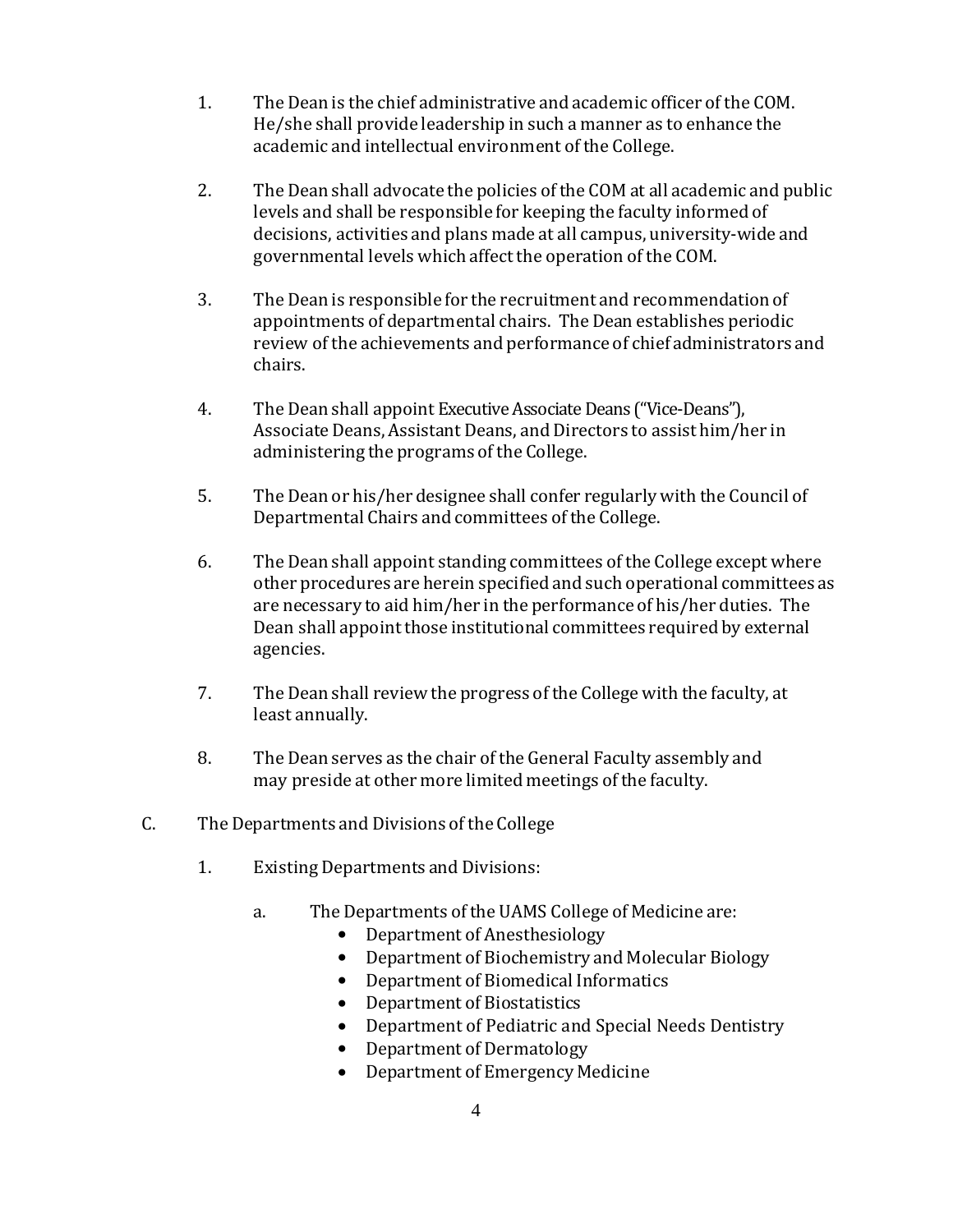- Department of Family and Preventive Medicine
- Department of Geriatrics<br>• Department of Internal M
- Department of Internal Medicine
- Department of Medical Humanities and Bioethics<br>• Department of Microbiology and Immunology
- Department of Microbiology and Immunology<br>• Department of Neurobiology and Development
- Department of Neurobiology and Developmental Sciences
- Department of Neurology
- Department of Neurosurgery
- Department of Obstetrics and Gynecology
- Department of Ophthalmology
- Department of Orthopaedic Surgery
- Department of Otolaryngology/Head and Neck Surgery
- Department of Pathology and Laboratory Medicine
- Department of Pediatrics<br>• Department of Pharmacol
- Department of Pharmacology and Toxicology
- Department of Physical Medicine and Rehabilitation
- Department of Physiology and Cell Biology<br>• Department of Psychiatry and Behavioral Sq
- Department of Psychiatry and Behavioral Sciences
- Department of Radiation Oncology
- Department of Radiology
- Department of Surgery
- Department of Urology
- b. The Divisions of the College of Medicine are:
	- 1) Freestanding Divisions
		- Division of Genetics
	- 2) Divisions within Departments

With the approval of the Dean, each Department may set up such internal divisions or sections as may be useful in carrying out their Departmental or College missions.

2. Formation or dissolution of a Department or Freestanding Division may be undertaken in the following manner:

Formation or dissolution of a Department or Freestanding division may be initiated by the Dean, by a petition from the involved faculty group or unit to the Dean, or by a petition from the Council of Departmental Chairs to the Dean. Subsequent procedures will be followed as noted for formation of a new division or department.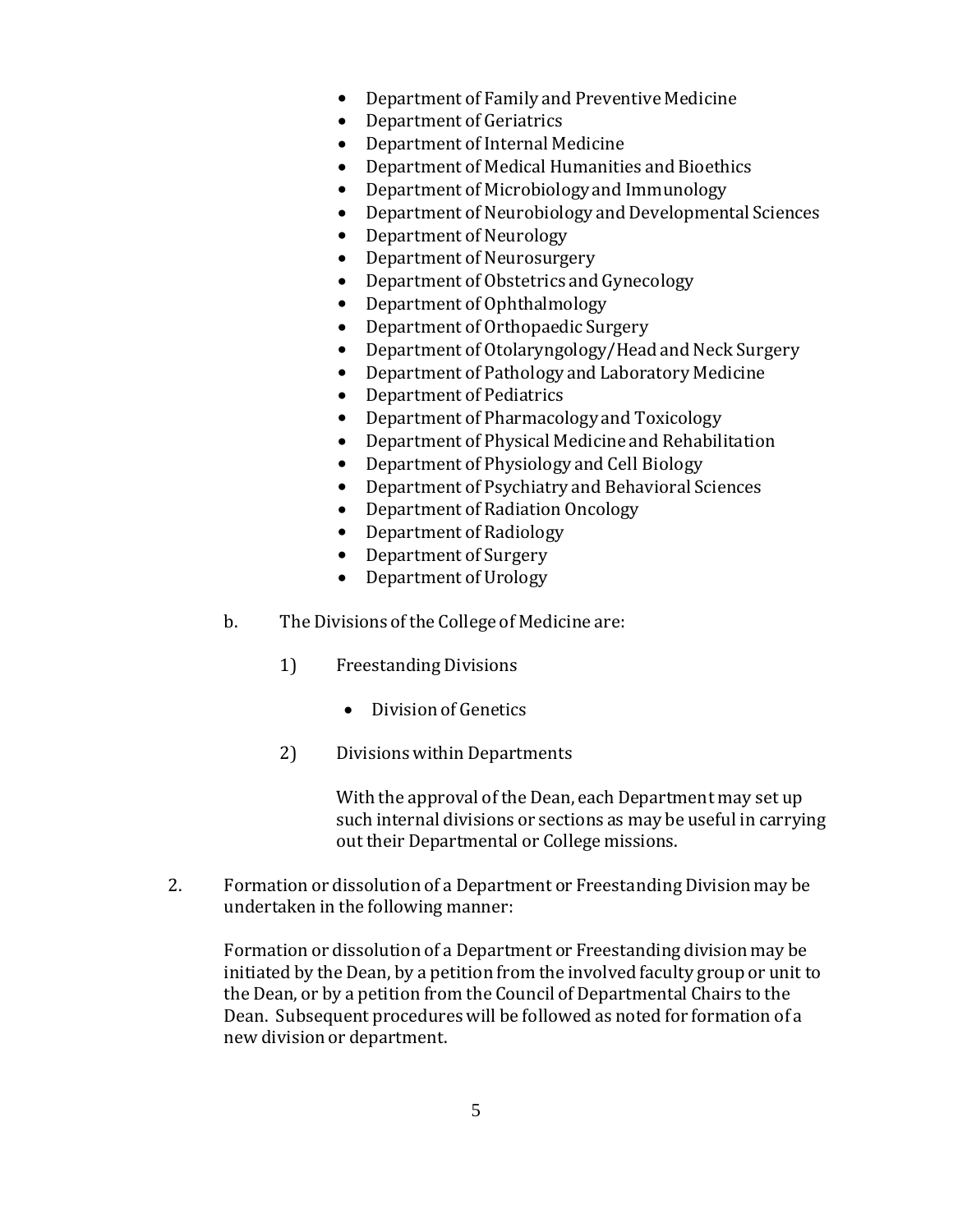The proposed Department or Freestanding Division.

A positive recommendationwill be forwarded to the General Faculty at their next meeting for a vote. The decision of theGeneral Faculty will be final.

The following will be considered by the involved bodies in their deliberations:

- a) It is desirable, but not necessary, for the division or department to have a separate residency or fellowship training program, if clinical, or a separate graduate degree program, if basic science.
- b) A national precedent for divisional status for the involved scientific area will have been established, or a need for a new area can be clearly justified.
- c) For upgrading an established division to departmental status, it is desirable that:
	- 1) The residency or graduate degree program, if present, be accredited
	- 2) A critical mass of faculty is present to justify full divisional or departmental status, and
	- 3) The financial resources to support a full division or department seem reasonably likely for the immediate future.
- d) The establishment of the new department or division can be shown to benefit the involved department(s) and the College of Medicine.
- 3. The Chief Officer of each department and of each freestanding division is its Chair. Chairs are responsible to the Dean and to their faculty for the conduct of fiscal, academic and personnel affairs within their departments or divisions. They communicate the needs and aspirations of their faculty to the rest of the College. They are responsible for providing leadership toward achievement of excellence in teaching, clinical, research and service activities within their departments or divisions.
- 4. Leaders of divisions/sectionswithin Departments are responsible to their departmental chairs, as well as to the divisional faculty for the conduct of appropriate academic and clinical affairs.
- 5. Clinical departmental chairs, divisional heads, and other faculty may serve simultaneously as service chiefs of units within the teaching hospitals wherein they practice medicine.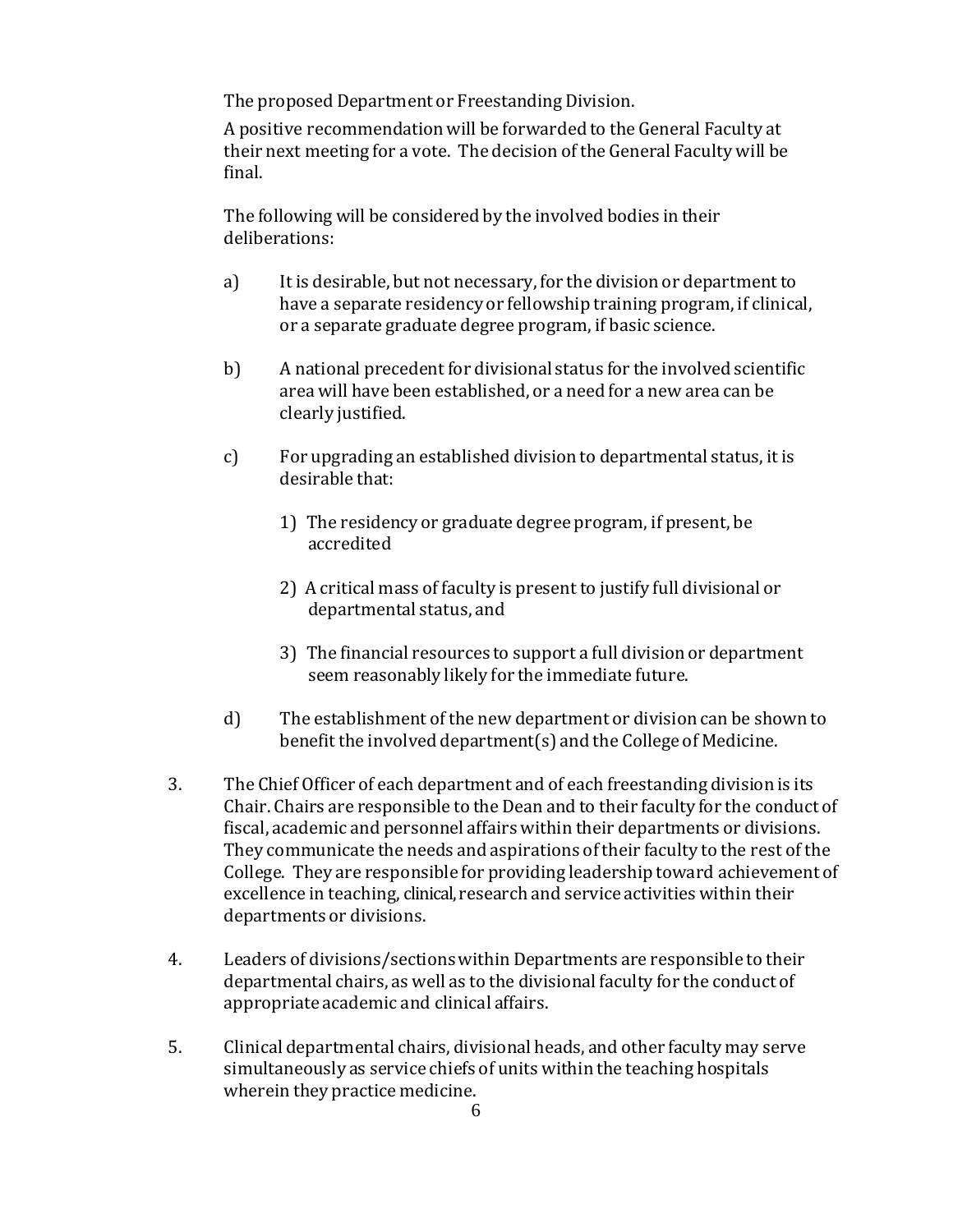6. Departmental chairs and divisional heads may appoint other officers (vice-chairs, assistant heads, and the like) as needs arise. These positions will report directly to the chief officer of the unit.

#### D. The Standing Committees of the College

In the spring of each year, departmental chairs are asked by the Dean to recommend faculty members to serve on College committees. Except for committees where this document describes another method, the Dean will choose faculty to serve on committees.

Unless otherwise specified, the committees listed below report all recommendations directly to the Dean or his/her designee; he/she in turn decides whether to implement the recommendations directly, refer the matter to other committees, councils, or the General Faculty for consideration, or return the issue to the original committee for further deliberation and development.

It is the responsibility of the Chair of each of the Standing Committees to confer with the Dean and determine the appropriate creation and distribution of the minutes of each Committee.

A quorum for meetings of the General Faculty and of the Council of Departmental Chairs shall consist of those members who are present at the time and place of the regularly scheduledmeetings and at the time and place of any additional meetings called at least one week in advance.

1. Executive Committee

Purpose: This is the senior advisory committee to the Dean on all major policy decisions of the College of Medicine. It is responsible for academic policy-making when necessary between semiannual meetings of the General Faculty.

Membership:

- a. Three (3) members are elected for staggered three-year terms by the Council of Departmental Chairs.
- b. Chairs of the Research Committee, Curriculum Committee, and the GME committee (3).
- c. One (1) member representing the VA, elected for a three-year term by the faculty members at the VA.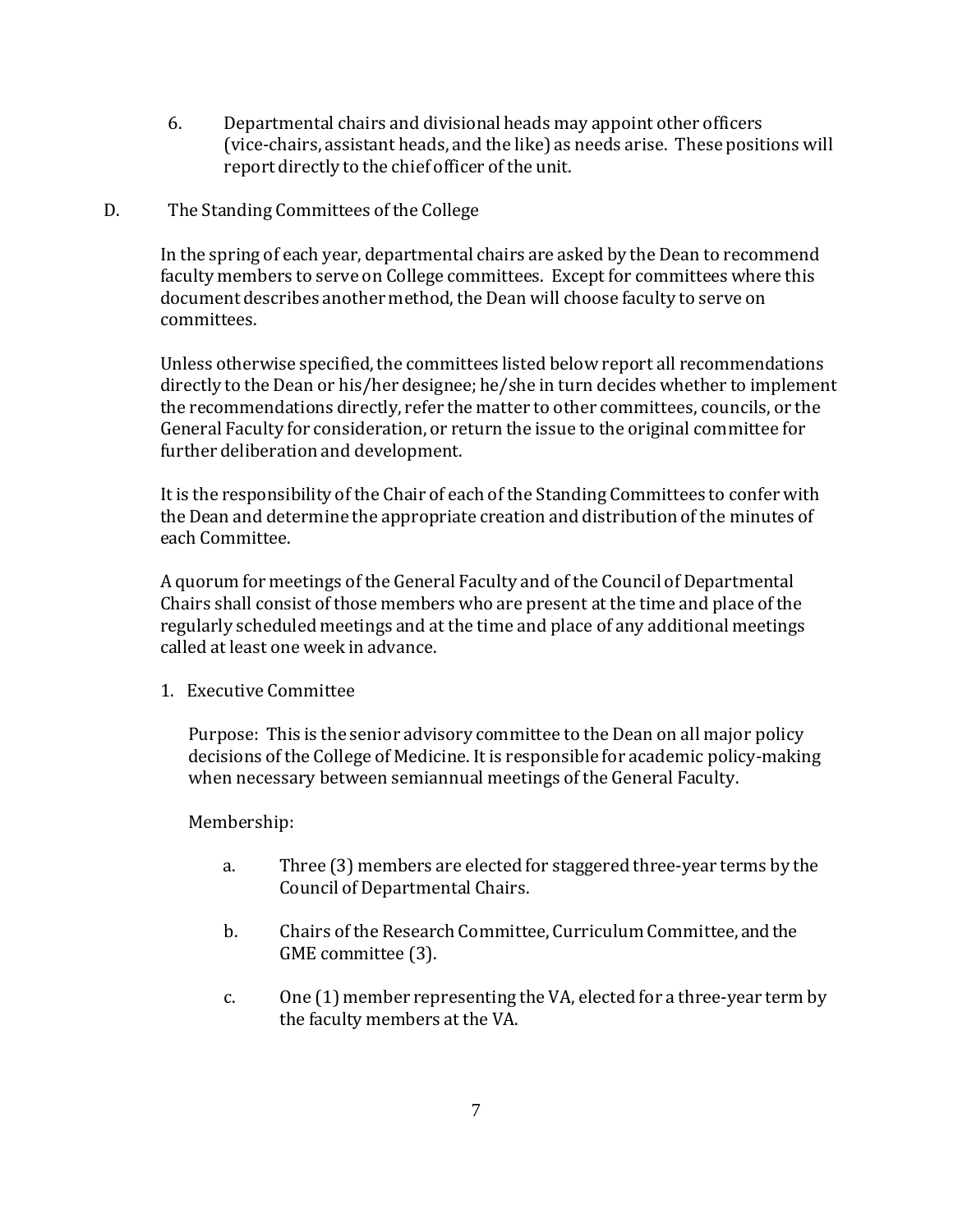- d. One (1) member, elected for a three-year term, by the full- time faculty based primarily at the Arkansas Children's Hospital.
- e. One (1) member, elected for three-year terms, by the full-time faculty with clinical responsibilities and based primarily at the UAMS Little Rock campus.
- f. One (1) member, elected for three-year terms, by the full-time faculty in a basic science department, Biostatistics, Biomedical Informatics, or Humanities and Bioethics and based primarily at the UAMS Little Rock campus.
- g. One (1) member, elected for three-year term, by the full-time faculty based primarily at UAMS COM Northwest regional campus.
- h. One (1) member, elected for three-year term, by the full-time faculty based primarily at Regional Program sites other than the Northwest campus
- i. Senior leadership: Vice Dean Academic Affairs, VD Research, VD finance and admin, VD for GME, VD for clinical affairs, AD for faculty affairs and development, AD for student affairs, AD for strategic program development, AD for Child Health

Those members who are elected shall serve for three-year terms. The threeyear terms will be staggered so that at least two new members are elected each year. The Dean serves as the permanent, non-voting chair of the Executive Committee.

2. Council of Departmental Chairs

Purpose: The Council of Departmental Chairs (CDC) directs its deliberations primarily to program formulation and implementation in the College of Medicine, and advises the Dean on all matters which it considers significantly related to the efficient and effective function of the College's administrative and academic missions. One of the main goals of the CDC is to keep its members informed broadly about college-level, campus and University events of importance.

Membership. Each chair of an established department or freestanding division within the College of Medicine shall be a member, with full voting privileges. The Dean and the Chair of the CDC may invite others to take part in CDC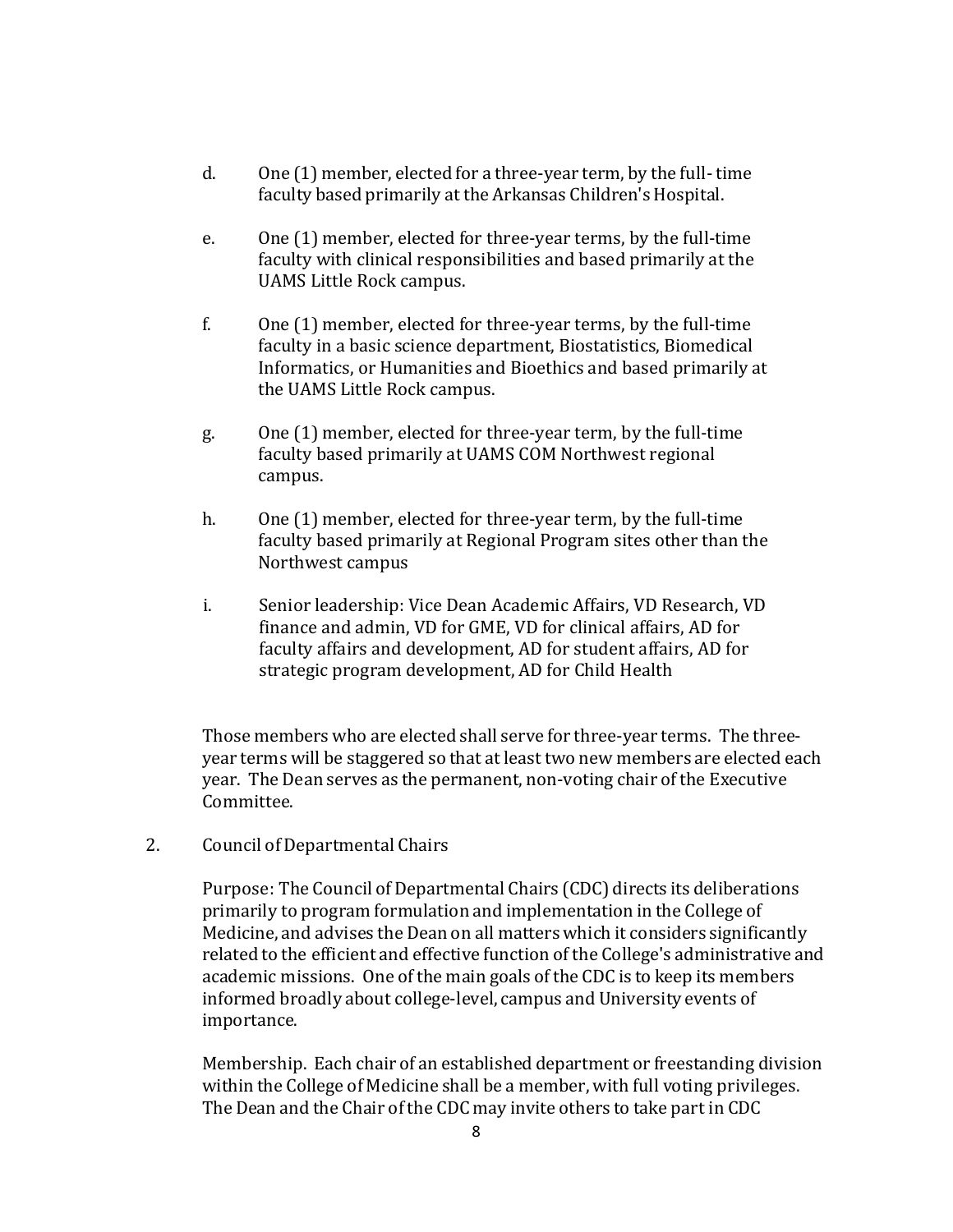meetings as appropriate.

The Chair-elect of the CDC shall be elected from among the membership annually, and shall rise to the position of Chair the following year.

3. College of Medicine Appeals Board

Purpose: This Board represents a formal mechanism whereby any person (faculty member, housestaff member, student) may obtain a review of a complaint by an impartial group. This procedure shall not be used to question a rule, procedure or policy established by an authorized faculty or administrative body. Rather it shall be used for a hearing and due process for those who believe that a rule, procedure or policy has been applied in an unfair or inequitable manner, or that there has been unfair or improper treatment by a person or persons. Attempts shall be made to resolve the complaint through informal means before it is submitted to the College of Medicine Appeals Board. If unsuccessful and deemed advisable by the Dean, a Board will be convened to hear the appeal.

Membership: The Appeals Board shall typically be composedof 24 faculty members representing the spectrum of the College's departments and freestanding divisions and shall also be representative of Assistant, Associate, and Full Professors. The Dean shall appoint a third of the membership of the Appeals Board annually, with each member serving a three-year term. Terms may be renewed.

4. College of Medicine Promotion and Tenure Committee

Purpose: Throughout the year, the Committee reviews all requests from department chairs and freestanding division chiefs regarding the academic appointments for newly hired faculty members at the ranks of Associate Professor and Professor. The Committee also reviews, annually, all requests from the College's faculty members for promotion, tenure, off campus duty assignment(sabbatical), emeritus status, and distinguished professor status. The Committee will entertain requests for sabbaticals and the latter two honorary titles throughout the year as well. The Committee shall make recommendations, as appropriate, for changes in the faculty policies for appointments, promotions and tenure. All recommendations from the Committee are submitted to the Dean,

Membership: The Committee will be composed of 20 members, each of whom holds the rank of professor. The membership will include representation of each of the 4 pathways with the representatives of the Clinical Educator, Clinical Scientist, and Basic Scientist being tenured. Only tenured committee members will vote on faculty being considered for tenure. The Dean appoints the committee's members for four- year terms, making five new appointments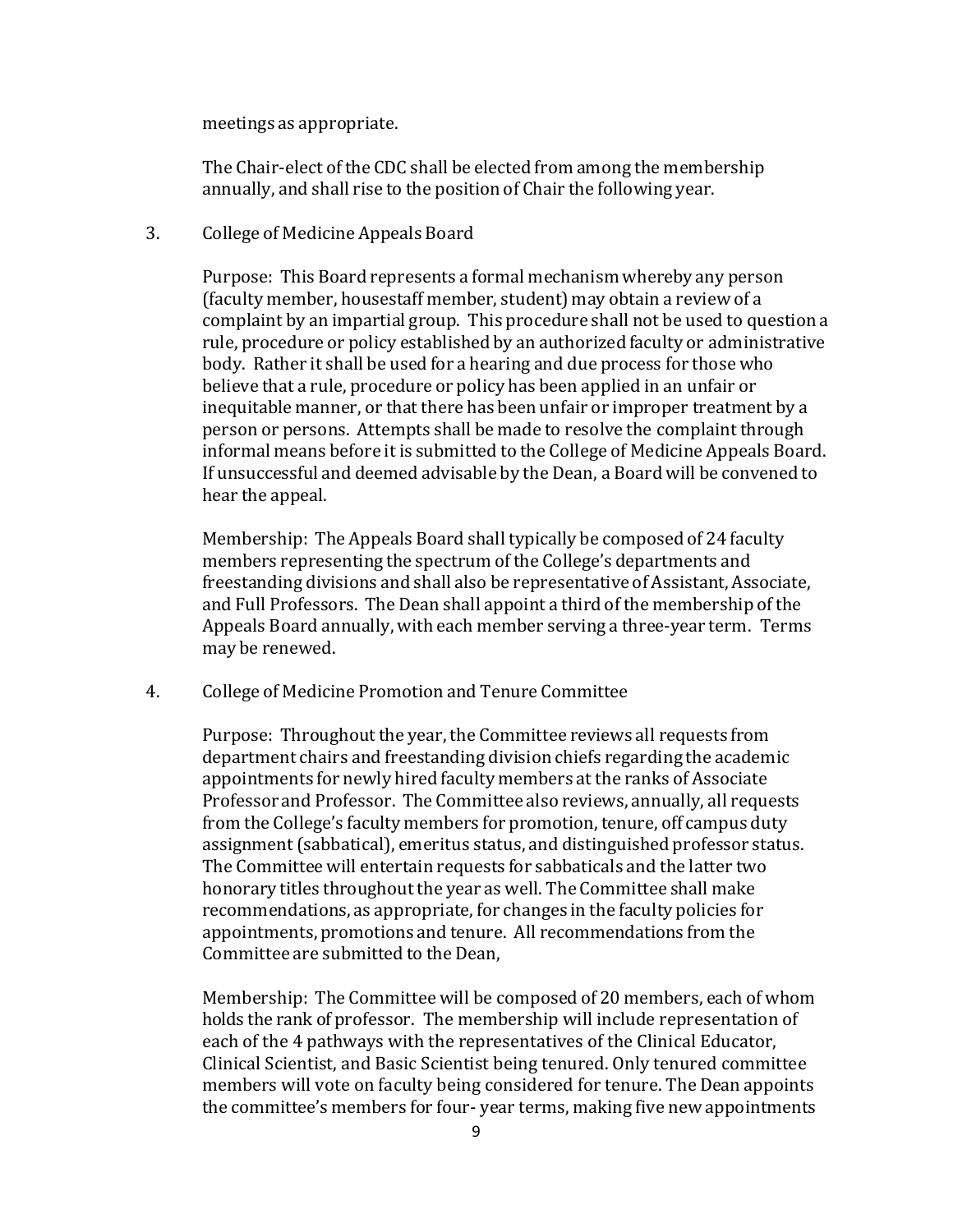annually. The Dean considers the distribution of the College's faculty across the compensated academic pathways and attempts to ensure that the Committee's membership, by academic pathway, is proportional to that of the faculty as a whole. Annually, the Chair-elect of the Committee is appointed by the Dean from among the five Committee members who are entering their third year of service on the Committee. This individual serves as Chair during his/her fourth year of service on the Committee. The Associate Dean for Faculty Affairs and Development serves as the Executive Secretary of the Committee and does not vote. Members of the staff of the College'sOffice of Faculty Affairs support the work of the Committee.

Departmental Faculty Promotion and Tenure Committees

The Chair of a department or freestanding division is responsible for recommending to the Dean each year those faculty who shall be offered reappointment, promotion, tenure and/or off-campus duty assignment (sabbatical). The UAMS COM Criteria and Guidelines for Faculty Appointments, Promotions and Tenure, approved by the COM faculty, shall be used in making recommendations.

Each chair shall appoint a promotion and tenure advisory committee within the department or division comprised of at least three members of the fulltime faculty to assist the chair or division head in making decisions regarding whether to support faculty members' requests for promotion and/or tenure. Consistent with the College's Guidelines on Appointment, Promotion and Tenure, this promotion and tenure advisory committee will register, by vote of each member, its opinion as to whether a faculty member has met the College's criteria for promotion and/or tenure. The results of the voting process shall be shared with the chair or division chief and subsequentlywith the College Promotion and Tenure Committee. The chair or division chief may express to the College Promotion and Tenure Committee his/her individual recommendationof support, or lack thereof, for a faculty member's requests, regardless of the outcome of the advisory committee's vote. In an uncommon circumstance, wherein a department or freestanding division's senior faculty is unusually small, this promotion and tenure advisory committee may be constituted from among appropriately experienced senior faculty from additional departments or divisions with the approval of the Dean.

Faculty members' responsibilities in the promotion process

a. Faculty members hold the responsibility for preparing the evidence of their contributions to the College in fulfillment of the criteria for promotion and/or tenure. This evidence shall be reviewed by the departmental or divisional promotion and tenure advisory committee, as described below, and by the department chair or free-standing division chief. Recommendations in support or denial of a faculty member's request for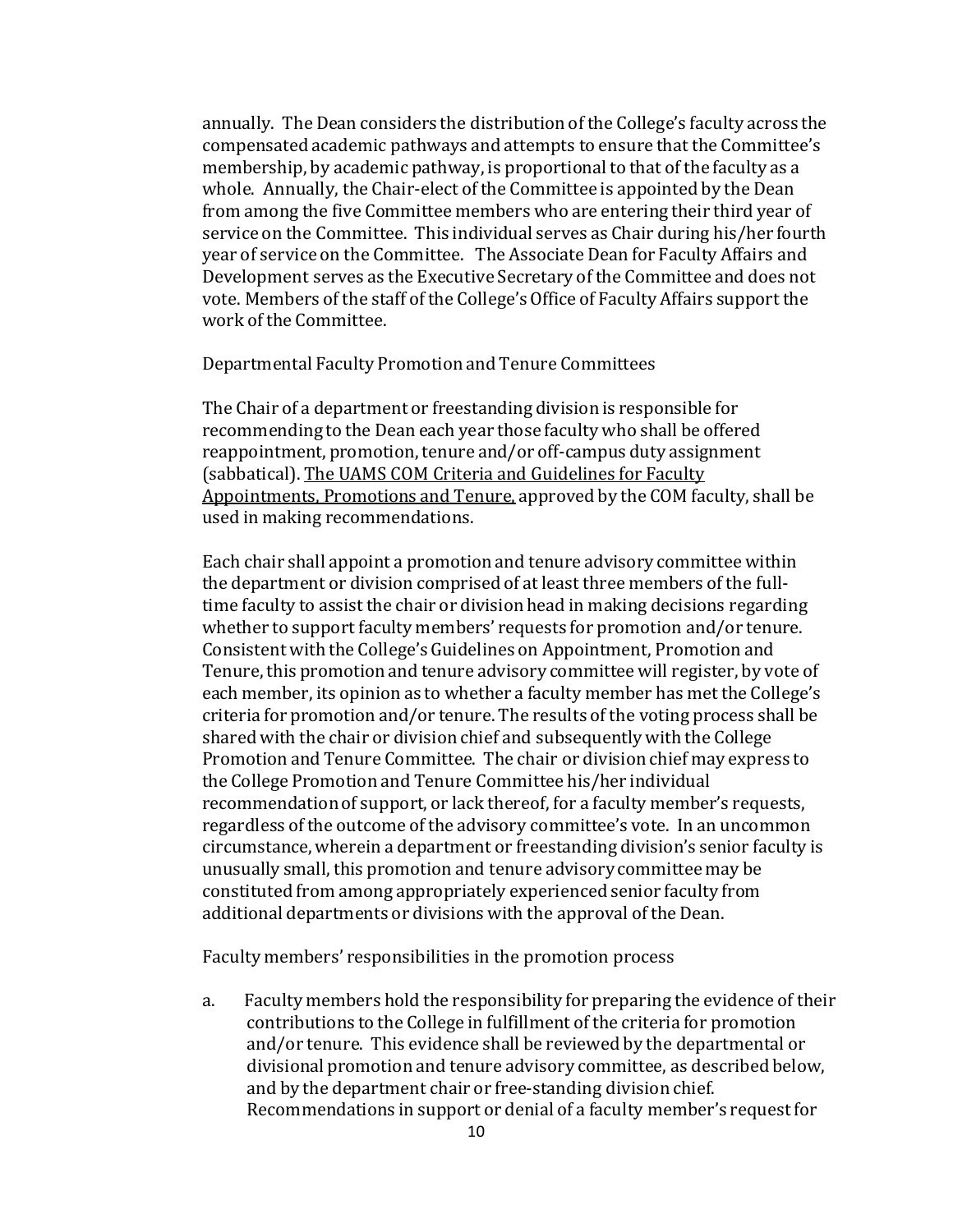promotion and/or tenure shall be provided to the College Promotion and Tenure Committee in writing. A faculty member who receives a negative recommendation from his/her departmental or divisional advisory committee and/or from his/her chair or division chief may nominate himself/herself for promotion and/or tenure to the College Promotion and Tenure Committee.

b. Faculty members hold responsibility for preparing requests for offcampus duty assignments (sabbaticals). These shall be reviewed and approved or denied, in compliance with the process and criteria described in the College's Guidelines on Appointment, Promotion, and Tenure.

#### 5. Research Council

The Research Council has umbrella responsibility for research development and coordination within the College of Medicine. The primary activities of the Research Council include: 1) review of applications for intramural pilot and bridging grants, 2) annual review of Core Facilities, 3) administration of the Honor's Research Program for medical students, and 4) working with the Dean and Vice-Dean for Research to identify strategic priority areas for investment and monitoring progress on achieving COM research goals. The Research Council reviews proposed campus policies and revisions to existing policies that have the potential to impact the College's researchmission.

Membership: Research Council members and the Chair are appointed annually by the Dean with consultation from the Vice Dean for Research. The membership is representative of the breadth of research conducted within the College of Medicine with a balance of basic, clinical and translational investigators. The membership includes seventeen voting and seven non-voting ex officio members. Ex officio members include the Vice Dean for Research, the Vice Dean for Finance and Administration, the Director of the Office of Research and Sponsored Programs, the IRB Director, the Director of Research Compliance, the Director of the Research Support Center, and the Director of Grants Accounting.

#### 6. Dean's Lectureships and Alumni Awards Committee

Purpose: The Committee serves to enhance the academic environment within the COM and throughout UAMS by inviting four renowned scholars, annually, to address the community through formal lectures and to visit with faculty, fellows, and students. The Committee also selects the recipient of the Dean's Distinguished Faculty Lectureship and the Dean's Distinguished Alumni Award. Each of these awards is given on an annual basis to a faculty member selected for his or her accomplishments in academic medicine (clinical or basic research). The Distinguished Lectureship recipient is chosen from among current UAMS faculty and the Distinguished Alumnus award is chosen from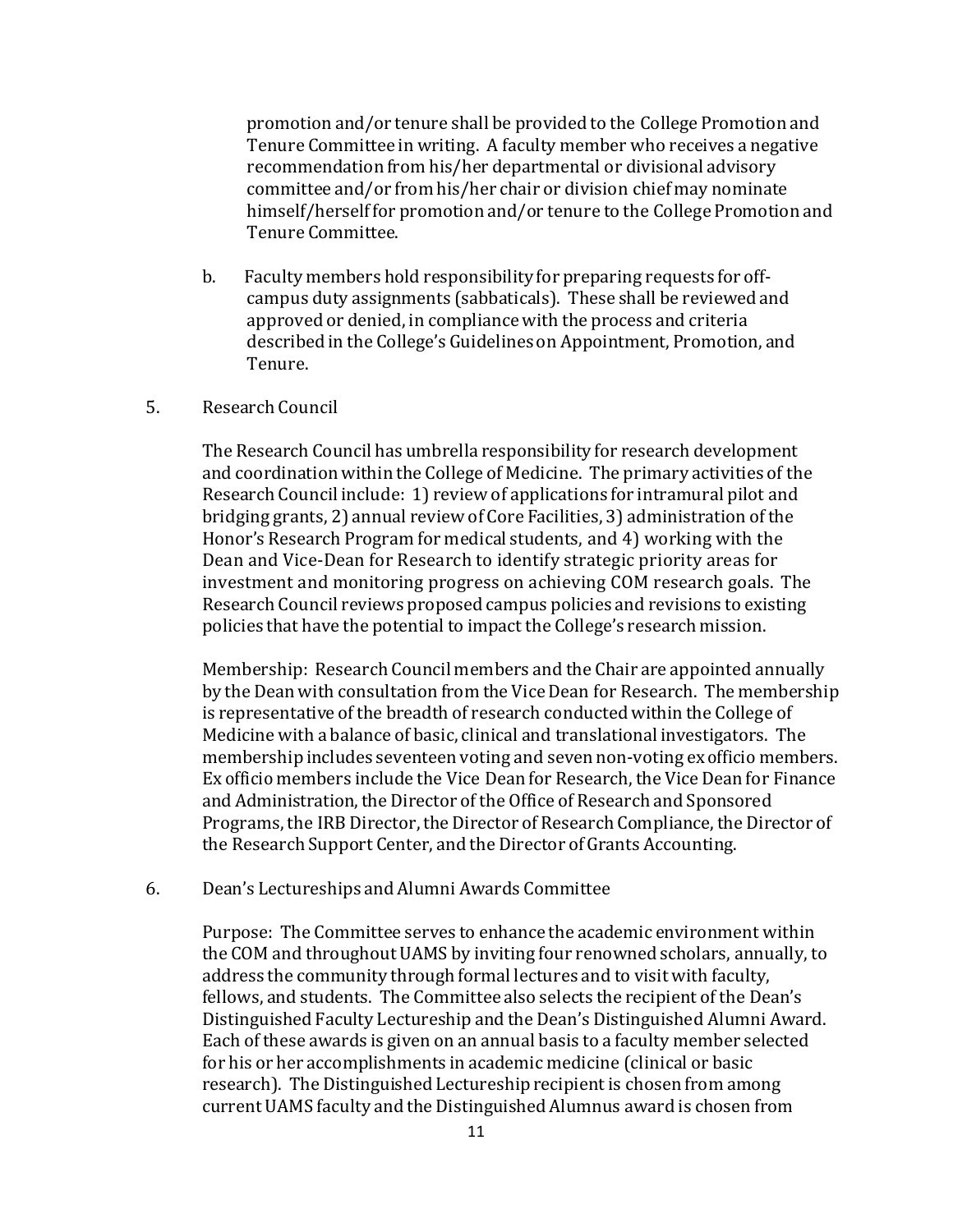among UAMS alumni.

Membership: This Committee is typically composed of 9 senior faculty members appointed by the Dean, with representatives from both clinical and basic science departments. Each appointee shall serve a three-year term. The Dean also appoints the Chair of this Committee.

7. Educational Faculty Awards Committee

Purpose: The Committee determines the winners of the several major teaching awards which are selected by faculty members each year (additional award winners are selected by students).

Membership: The Committee is appointed annually by the Dean and is made up of at least four senior basic scientist faculty members and at least four senior clinical faculty members. The chair is the Vice Dean for Academic Affairs who serves exofficio without voting rights.

8. Medical Student Admissions Committee

Purpose: Members are responsible for the implementation of the admissions policies of the College of Medicine including the evaluation of applicants' files, supplementary interviews as needed, and the decision required to select: 1) an entering freshman class, 2) special students, and 3) students at advanced standing. This Committee has the final responsibility for accepting students into the M.D. degree program of the College of Medicine. The list of admitted students is sent to the Dean of the College (or designee) who notifies the admitted applicants.

Membership: Fifteen (15) members are appointed by the University of Arkansas Board of Trustees from a list submitted by the Dean, subject to the approval of the Medical Sciences Chancellor and the President of the University. Act 310 of 1975 specifies that six (6) of the said members shall be members of the Medical faculty. Eight (8) of the members, at least four (4) of whom shall have faculty appointments in the University of Arkansas College of Medicine, shall be appointed from each of the four (4) congressional districts and shall be apportioned on the basis of two members from each congressional district, with one member appointed from the State-at-Large (Act 515 of 2013). A quorum shall consist of eight (8) of the fifteen admissions board members, and faculty members must constitute the majority of voting members at all meetings.

9. Curriculum Committee

Purpose: The curriculum committee is responsible for the overall design, management, and evaluation of the medical school curriculum. The committee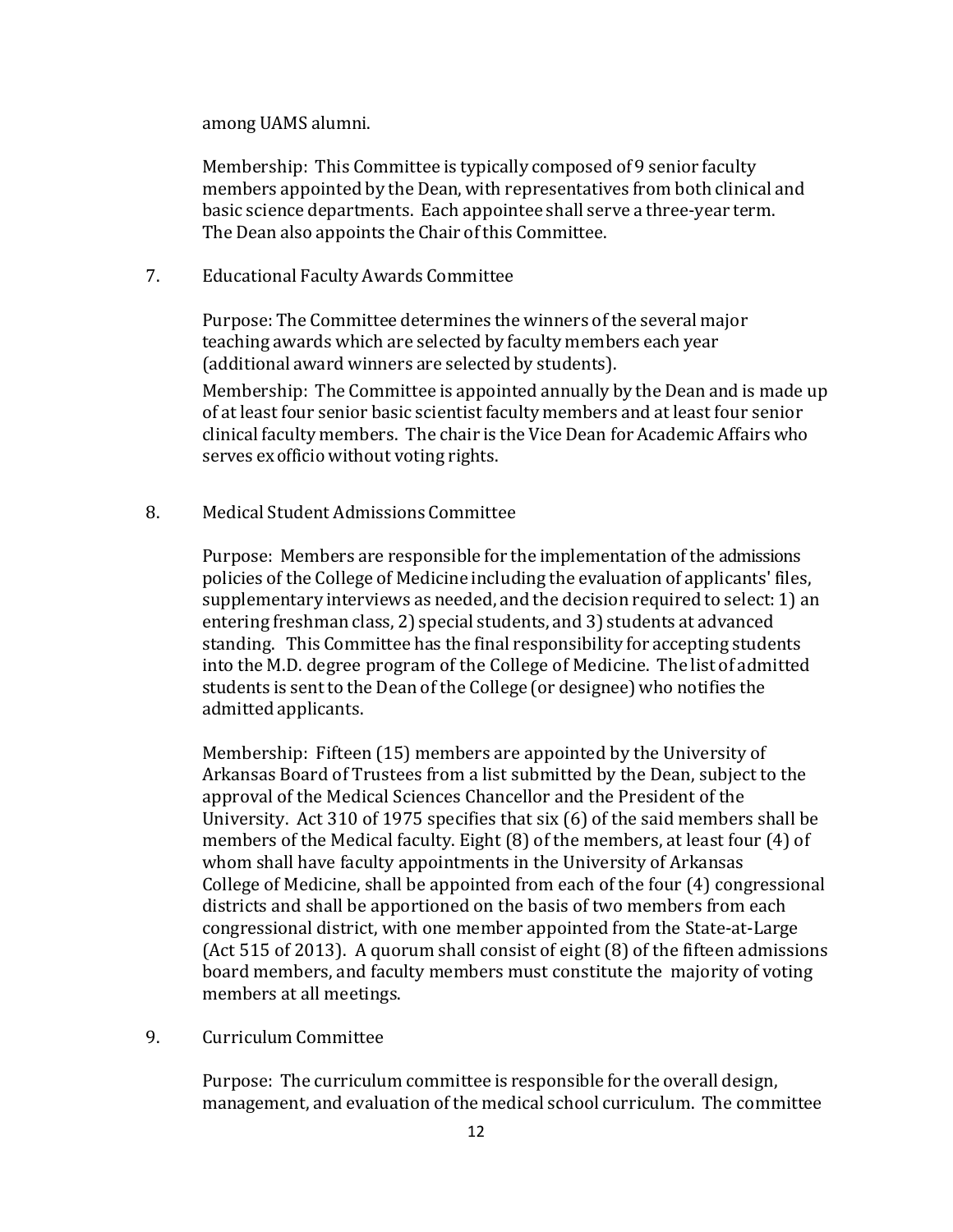works to ensure coherent and integrated policies and coordinated activities that fulfill the academic goals of the College of Medicine and are in compliance with LCME standards.

The curriculum committee, acting on behalf of the Faculty, has the authority to direct and coordinate the following:

- Ensure that the design and delivery of the educational program are in compliance with all applicable accreditation standards;
- $\bullet$  Create, review, and revise, as needed, the overall undergraduate medical education goals and objectives of the College;
- Sequence the various segments of the curriculum within and across periods of study;
- Determine the methods of pedagogy and student assessment to be used in the College;
- Develop and evaluate learning objectives of individual courses and clerkships;
- Ensure that program-wide standards for the design and delivery of the educational program occurs at all educational sites.
- Evaluate the content and workload in each course, clerkship, and discipline to identify unwanted omissions and redundancies; and
- Evaluate the effectiveness of the educational program in an on-going fashion

Membership: Members of the Curriculum Committee are elected by vote of departmental faculty members. Each basic science department will elect one member (Neurobiology and Developmental Sciences, Biochemistry and Molecular Biology, Physiology, Medical Humanities, Pathology, Pharmacology and Toxicology, and Microbiology). Each clinical department that plays a major role in a required clerkship will elect one member (Family and Preventive Medicine, Geriatrics, Internal Medicine, Obstetrics and Gynecology, Pediatrics, Psychiatry and Surgery). Clinical departments that do not play a major role in a required clerkship will elect a shared representative according to the following schedule: One member elected by the faculty of departments forming Specialties Group A (Neurosurgery, Neurology, Ophthalmology); One member elected by the faculty of departments forming Specialties Group B (Orthopedic Surgery, Urology, Otolaryngology, Anesthesiology);Group C - One member will be elected by the combined vote of the faculty of the following departments: Dermatology, Radiology, Rehabilitation Medicine, Emergency Medicine. All course and clerkship directors not otherwise members of the Curriculum Committee shall serve as exofficio members without voting rights. Representation from the Northwest Arkansas campus shall consist of the Regional Associate Dean as an ex officio member with voting rights, but other members of the Northwest campus faculty may serve on the curriculum committee if elected by their Department. To represent the student body, one member of each class will be elected by their class to serve a one year term on the Curriculum Committee. The Executive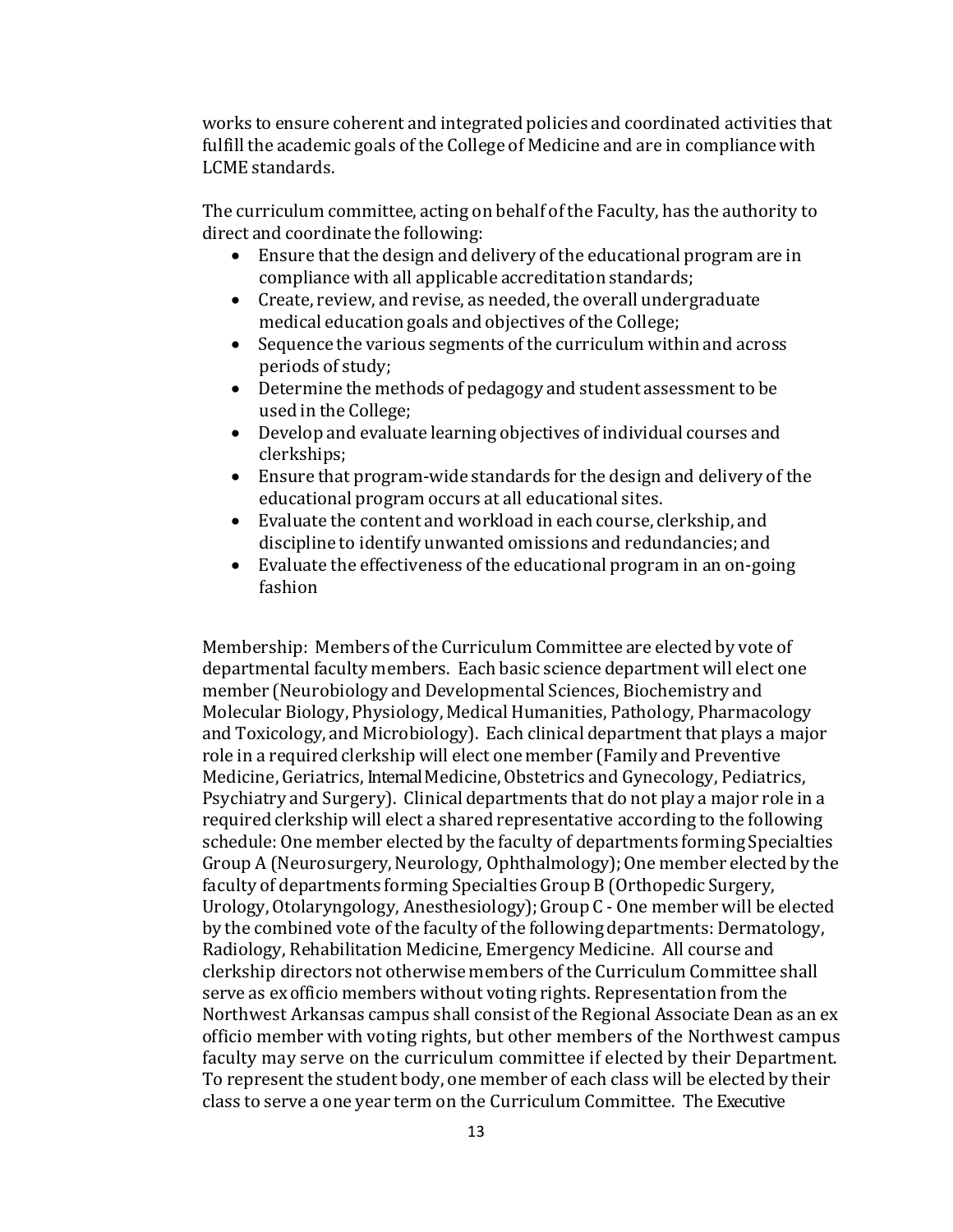Associate Deanfor Academic Affairs will be an ex-officio member without vote and will serve as the Chair of the Committee. Membership on the Curriculum Committee for all other non-student members will be for a term of three years. Medical students serve a term of one year and have voting rights. Election of faculty members will be staggered with 1/3 of the membership being elected each year. The Chair may appoint additional ex-officio, non-voting members of the committee.

The Chair of the Curriculum Committee may appoint subcommittees as deemed necessary to fulfill the tasks of the Curriculum Committee. At a minimum, these will consist of Academic Standards Subcommittee and an Evaluation Subcommittee.

#### 10. Medical Student Promotions Committee

Purpose: The Student Promotions Committee shall evaluate and make recommendations for each student in accordance with the guidelines established and approved by the faculty. The Vice Dean for Academic Affairs will appoint the Chair. The Committee shall evaluate unusual problems and assure that the guidelines are applied in a fair and equitable manner. They shall recommend promotion, non-promotion, probation or dismissal for cognitive (scholastic) and/or non-cognitive (non-scholastic) reasons. The Student Promotions Committee will also have the special responsibility of reviewing the entire academic records of senior medical students in order to ascertain that each student has met all requirements for the degree of Doctor of Medicine. This certification serves as the validation presented by the Dean of the College of Medicine to the Chair of the Board of Trustees during the Commencement ceremony. Students may appeal a decision of the Student Promotions Committee to the Dean. The Dean may appoint an ad hoc committee to review the situation and make recommendations to the Dean or the Dean may decide the appeal directly. The Dean is responsible for the final decision.

Membership: The make-up of the Committee, and the alternate list, consists of any member of the faculty who teaches in an M1, M2, M3, or M4 course, both basic science and clinical. Therefore, if any member cannot attend a meeting, he/she can reach outto any teaching faculty member and ask that they serves as an alternate. In August of each year, the Vice Dean for Academic Affairs shall select twelve faculty members to constitute the Promotions Committee for the next academic year. These twelve faculty members shall be selected from a pool made up of all freshman, sophomore, and junior course faculty, as well as the Senior Primary Care Selective Course directors in Little Rock. Initially, four members shall be selected by random drawing from each of three groups:  $(Group A)$  the freshmen course faculty,  $(Group B)$  the sophomore course faculty, and (Group C) the remaining course and clerkship faculty. Each member shall be randomly assigned to the Committee for a term of one, two, three, or four years.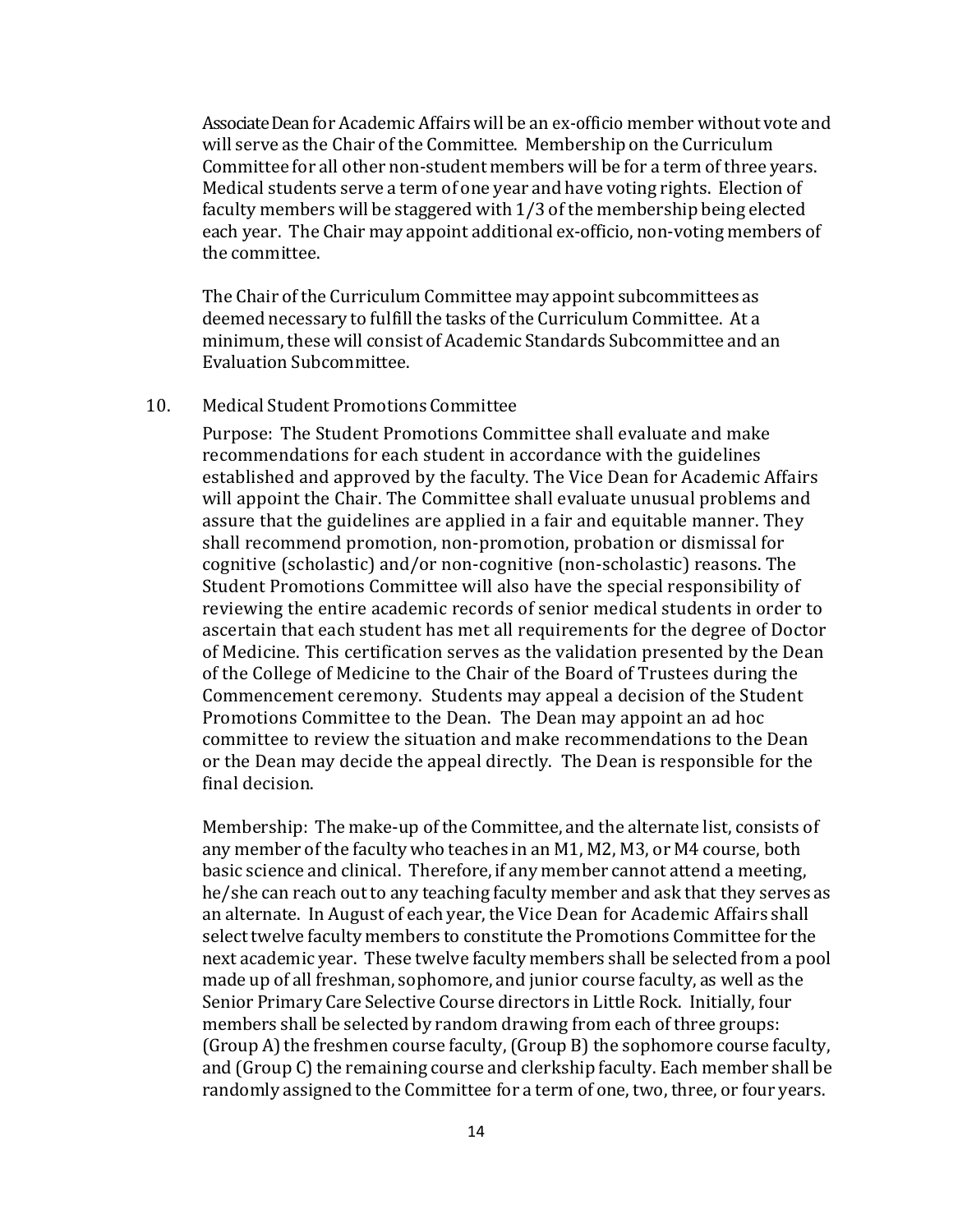Subsequently, one person from each of these three groups shall rotate off of the Committee each year, and be replaced by another faculty member from the same group, selected by the Vice Dean for Academic Affairs by random drawing. The individuals from this pool not assigned to the Committee that year will be alternates. If the faculty member's Department Chair wishes to do so, he/she can substitute another faculty member from the Department for the course or clerkship faculty assigned as a member or alternate. If, a course or clerkship is eliminated or added, or other unusual circumstances occur to change the makeup of the Committee or the pool of faculty eligible to be on the Committee, the Vice Dean for Academic Affairs, or designee, shall have the right to assign any faculty member to the Committee in order to ensure a twelve member Committee and sufficient alternates. The ViceDean for Academic Affairs shall appoint the Chair of the Committee. The Chair of the committee shall have voting rights. The Vice Dean for Academic Affairs shall serve ex officio as a member of the committee without vote. If a member of the Committee cannot attend a meeting, he/she will be asked to contact a member of the alternate pool to arrange for a substitute. If he/she is unable to arrange for a substitute, the ViceDean for Academic Affairs shall appoint an alternate from the full-time faculty for that particular meeting. All Promotion Committee members must be members of the full-time faculty.

Any faculty member who feels there could be the appearance of a conflict of interest, such as having provided clinical care to the student, having given a failing course grade, having a financial or business relationship, or having a first degree family relationship with the student, in the evaluation of any student coming before the Promotions Committee must recuse him/herself during the discussion and subsequent decision making concerning that student. If possible, a faculty member with such a conflict should identify the conflict at the time the Committee is called together so that a different faculty member can be assigned, thereby ensuring a quorum at the meeting.

Students may appeal a decision of the Student Promotions Committee to the Dean. The Dean may appoint an ad hoc committee to review the situation and make recommendations to the Dean or the Dean may decide the appeal directly. The Dean is responsible for the final decision.

#### 11. Committee for Alleged Discrimination Against Medical Students

Purpose: This committee represents a formal mechanism for student complaints alleging discrimination.

Membership: The Committee is appointed by the Dean and is constituted of nine faculty members and nine students. As needed, a Grievance Panel is constituted from among the members of this Committee according to the procedure detailed in the UAMS policy relating to discrimination complaints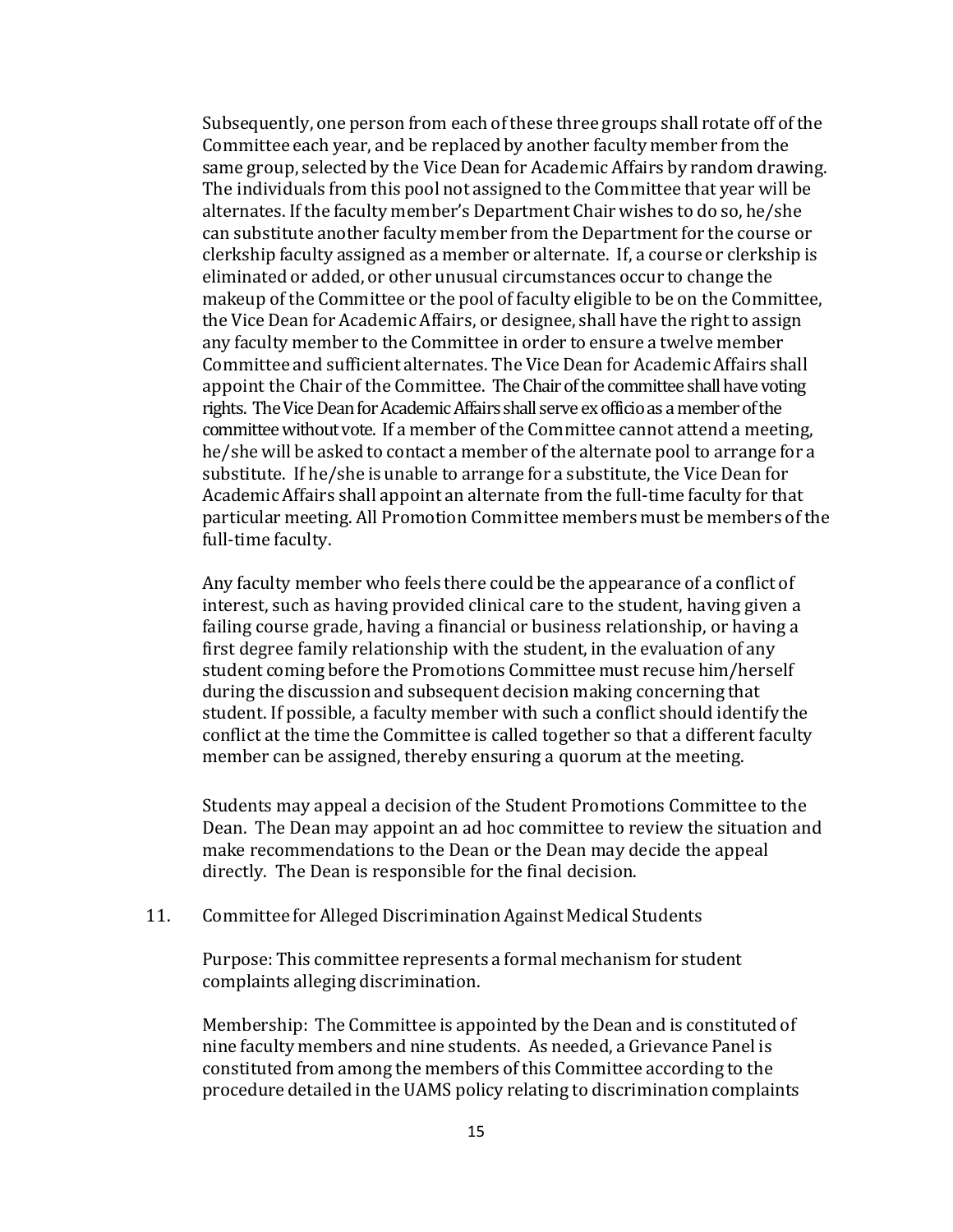brought by students.

12. M.D./Ph.D. Advisory Committee

Purpose: This committee is responsible for reviewing applications, interviewing applicants, recommending scholarship awards and advising the Director about programming and strategic growth of the MD/PhD Program.

Membership: The committee is composed of faculty members with a balanced number of basic, clinical, and translational physician scientists and researchers, plus the Vice Chancellor for Research (exofficio) and the Dean of the Graduate School(ex officio). The Dean appoints the committee's members with consideration of their interest and commitment to MD/PhD training and to maintaining balanced representation among basic, clinical and translational science researchers.

13. College of Medicine Scholarship Committee

Purpose: The purpose of the Committee is to select medical students for the College of Medicine Scholarship Awards.

Membership: The Committee is composed of five members, appointed by the Dean. One of the members serves as the Committee's chair, with this role also appointed by the Dean. In addition, the Assistant Dean for Admissions serves as an exofficio member. There are no specified term limits.

14. Graduate Medical Education Committee

Purpose: The graduate medical education committee (GMEC) is an Institutional Requirement for sponsoring institutions accredited by the Accreditation Council for Graduate Medical Education (ACGME). The GMEC is required in order to review and monitor institutional and program compliance with ACGME requirements. The GMEC is used to identify, develop, or revise institutional policies and procedures in order to provide oversight of ACGME requirements. In addition, the GMEC is responsible for reviewing and monitoring program actions and can serve as support and guidance for the resident forum.

Membership: GMEC voting membership includes the Designated Institutional Official (DIO), at least six program directors/associate program directors, a safety/quality officer, a program coordinator, the Veteran's Affairs educational director, the Chief Medical Officers from University of Arkansas for Medical Sciences and our large children's hospital affiliate, a community representative, an EdD, the Institutional Coordinator, the Assistant Dean for Housestaff Affairs, a College of Medicine departmental chair representative, and two peer-selected residents. GMEC program directors/associate program directors, departmental chair representative, and community representative members are appointed by the DIO. A GMEC member is appointed by the DIO to serve a two-year term as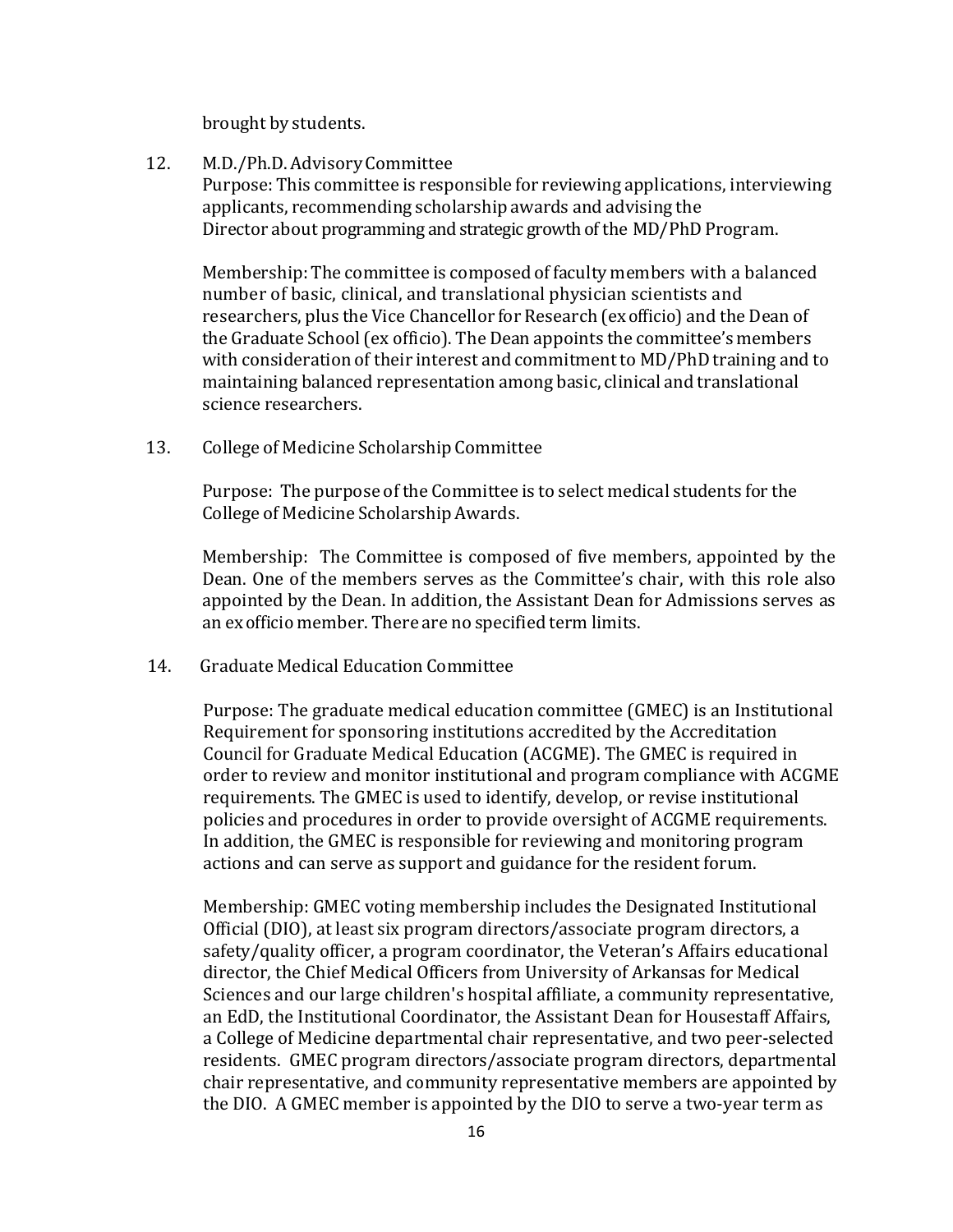GMEC Chair. The DIO also appoints a Chair-Elect who presides over the committee in the Chair's absence and prepares to assume the role of Chair.

Additional Standing Committees

Other standing committees may be formed by the Dean independently or on advice of the Executive Committee. These committees shall be periodically reviewed by the Council of Departmental Chairs and may be abolished by a two- thirds vote of the General Faculty assembly.

# **Table 1.3-1 | Standing Committees**

List all major standing committees of the medical school and provide the requested information for each, including whether members are *all appointed* (A), *all self-nominated/peer-nominated*/*peer*-*selected* (S), or *both appointed and self-nominated/peer-nominated/peer-selected* (B), and whether the committee is charged with making *recommendations* (R), is *empowered to take action* (A), or *both* (B).

| Committee                                                                   | Reports to                                      | <b>Total Voting</b> | <b>Total Faculty Voting</b> | Membership        | Authority      |
|-----------------------------------------------------------------------------|-------------------------------------------------|---------------------|-----------------------------|-------------------|----------------|
|                                                                             |                                                 | <b>Members</b>      | <b>Members</b>              | Selection (A/S/B) | (R/A/B)        |
| Executive<br>Committee                                                      | Dean, College<br>of Medicine                    | 21                  | 21                          | $\overline{B}$    | $\, {\bf B}$   |
| Council of<br>Department<br>Chairs                                          | Dean, College<br>of Medicine                    | 44                  | 44                          | $\mathbf{A}$      | $\, {\bf B}$   |
| College of<br>Medicine<br>Appeals Board                                     | Dean, College<br>of Medicine                    | 24                  | 24                          | $\mathbf{A}$      | $\, {\bf B}$   |
| College $\overline{of}$<br>Medicine<br>Promotion and<br>Tenure<br>Committee | Dean, College<br>of Medicine                    | 20                  | $16 - 20*$                  | $\overline{B}$    | $\overline{B}$ |
| Research<br>Council                                                         | College of<br>Medicine<br>Office of<br>Research | 17                  | 17                          | $\overline{B}$    | $\mathbf R$    |
| Dean's<br>Lectureships<br>and Alumni<br>Awards                              | Dean, College<br>of Medicine                    | 9                   | 9                           | $\mathbf{A}$      | $\, {\bf B}$   |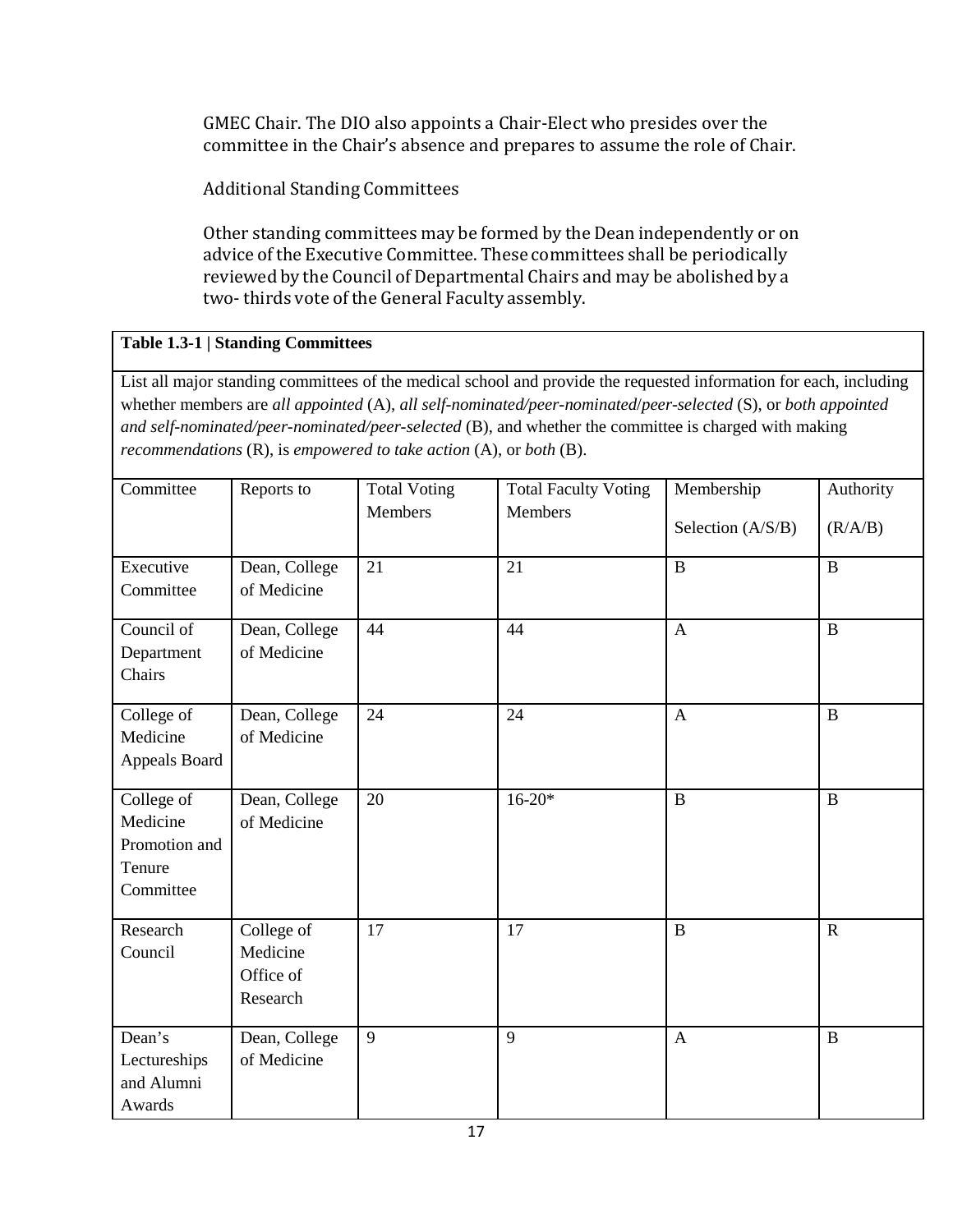| Committee                                                                           |                                                              |    |                     |                           |              |
|-------------------------------------------------------------------------------------|--------------------------------------------------------------|----|---------------------|---------------------------|--------------|
| Educational<br>Faculty<br>Awards<br>Committee                                       | Dean, College<br>of Medicine                                 | 8  | 8                   | $\mathbf{A}$              | $\bf{B}$     |
| Medical<br>Student<br>Admissions<br>Committee                                       | Dean, College<br>of Medicine                                 | 15 | Must be at least 10 | $\mathbf{A}$              | $\mathbf{A}$ |
| $\overline{\text{Curriculum}}$<br>Committee                                         | Dean, College<br>of Medicine                                 | 20 | 17                  | S                         | $\mathbf{A}$ |
| Medical<br>Student<br>Promotions<br>Committee                                       | Dean, College<br>of Medicine                                 | 12 | 12                  | S                         | $\bf{B}$     |
| Committee for<br>Alleged<br>Discrimination<br>Against<br>Medical<br><b>Students</b> | Dean, College<br>of Medicine                                 | 18 | 9                   | $\mathbf{A}$              | $\mathbf R$  |
| MD and PhD<br>Advisory<br>Committee                                                 | Dean, COM<br>and Dean of<br>Graduate<br>School               | 13 | 13                  | $\bf{B}$                  | $\mathbf R$  |
| Scholarship<br>Committee                                                            | Dean, College<br>of Medicine                                 | 6  | 5                   | $\boldsymbol{\mathsf{A}}$ | $\, {\bf B}$ |
| Graduate<br>Medical<br>Education<br>Committee                                       | The Board of<br>Trustees of the<br>University of<br>Arkansas | 22 | 14                  | $\mathbf{A}$              | $\, {\bf B}$ |

# ARTICLE VI

## FACULTY

# MEETINGS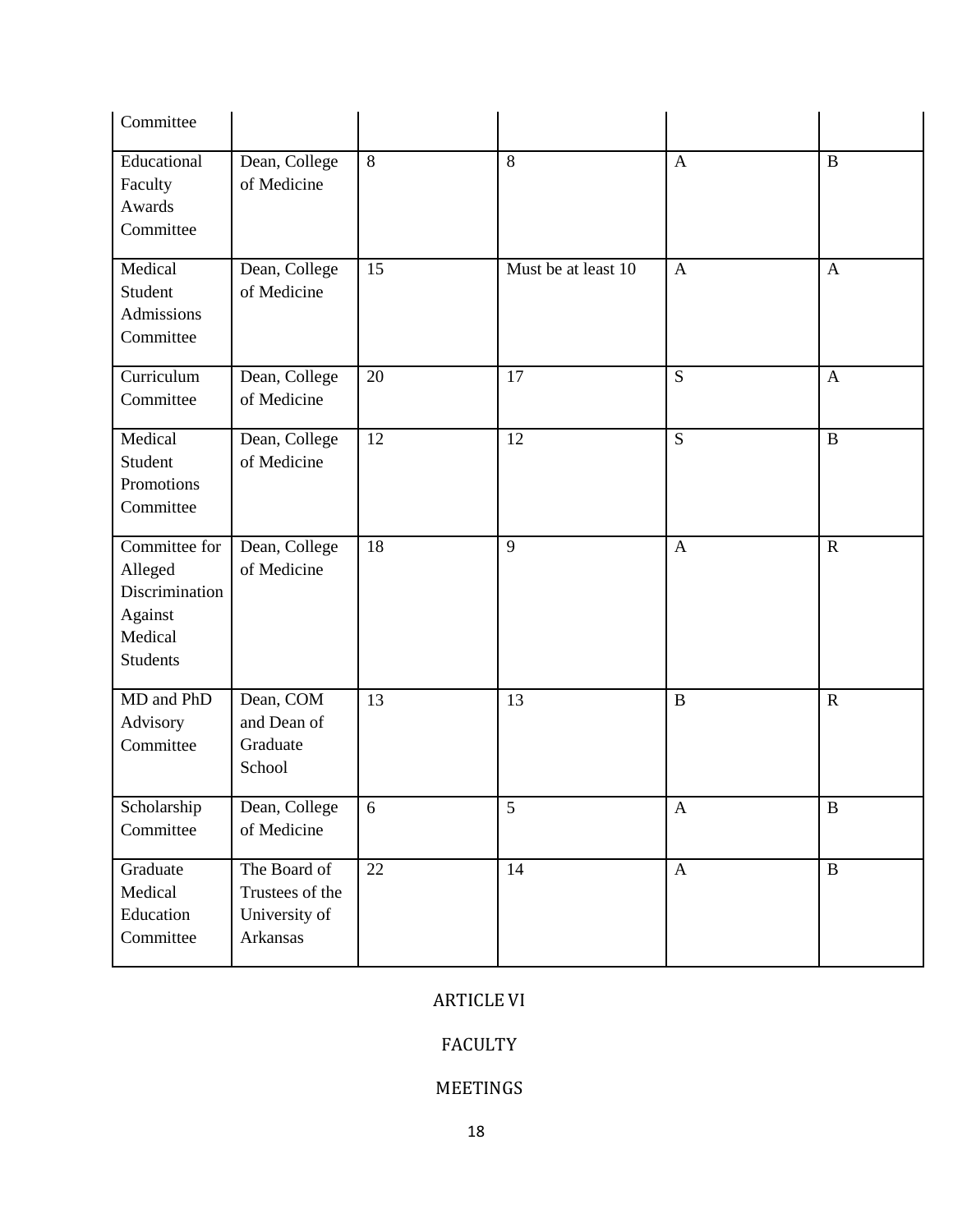- A. The General Faculty shall meet no less than twice during each academic year. There will be a limit of two hours each meeting, but this limitation may be suspended for a particular meeting by a majority of the members present. The exact time of each of these meetings shall be determined by the Dean and a notice of the meeting and its agenda, proposed motions, and related material shall be distributed to the faculty, ideally, at least five days prior to the scheduled meeting. Meetings will be open to all members of the faculty, as defined by Article IV, B.
- B. The Dean and/or the Executive Committee of the College of Medicine will recommend items for the agenda. New items for faculty consideration which arise from the floor, if supported by two thirds of the faculty present at the meeting, will be carried forward for consideration at the next faculty meeting.
- C. The latest edition of Robert's Rules, or its equivalent, shall be followed during all meetings. Votes other than to introduce new agenda items from the floor will pass by a simple majority.
- D. Mail or e-mail votes cast by the General Faculty may be taken when necessary for reasons of accuracy or urgency. This is also true of the College's standing committees.
- E. A special meeting of the General Faculty may be called by the Dean, the Chair of the CDC, or in writing by six (6) members of the Executive Committee.
- F. A special meeting of the General Faculty may be called if a group of at least ten percent of the full-time faculty makes such a request in writing to the Dean. It is then the Dean's responsibility to call the meeting, distribute the group's written agenda in a timely fashion, and preside over the special meeting.
- G. Minutes of the General Faculty Meetings will be made available to the faculty.

## ARTICLE VII FACULTY

## DUE PROCESS

A formal appeal mechanism is available through the College of Medicine for academic promotion\tenure\reappointmentissues.

Those who feel that their complaints have not been addressed in a fair manner through this mechanism may appeal further to the UAMS Chancellor, using published campus procedures.

A. Appeals for promotion\tenure\reappointment

The full description of faculty promotion and tenure process, including any appeals, is available in the College's Office of Faculty Affairs. All appeals which pertain to